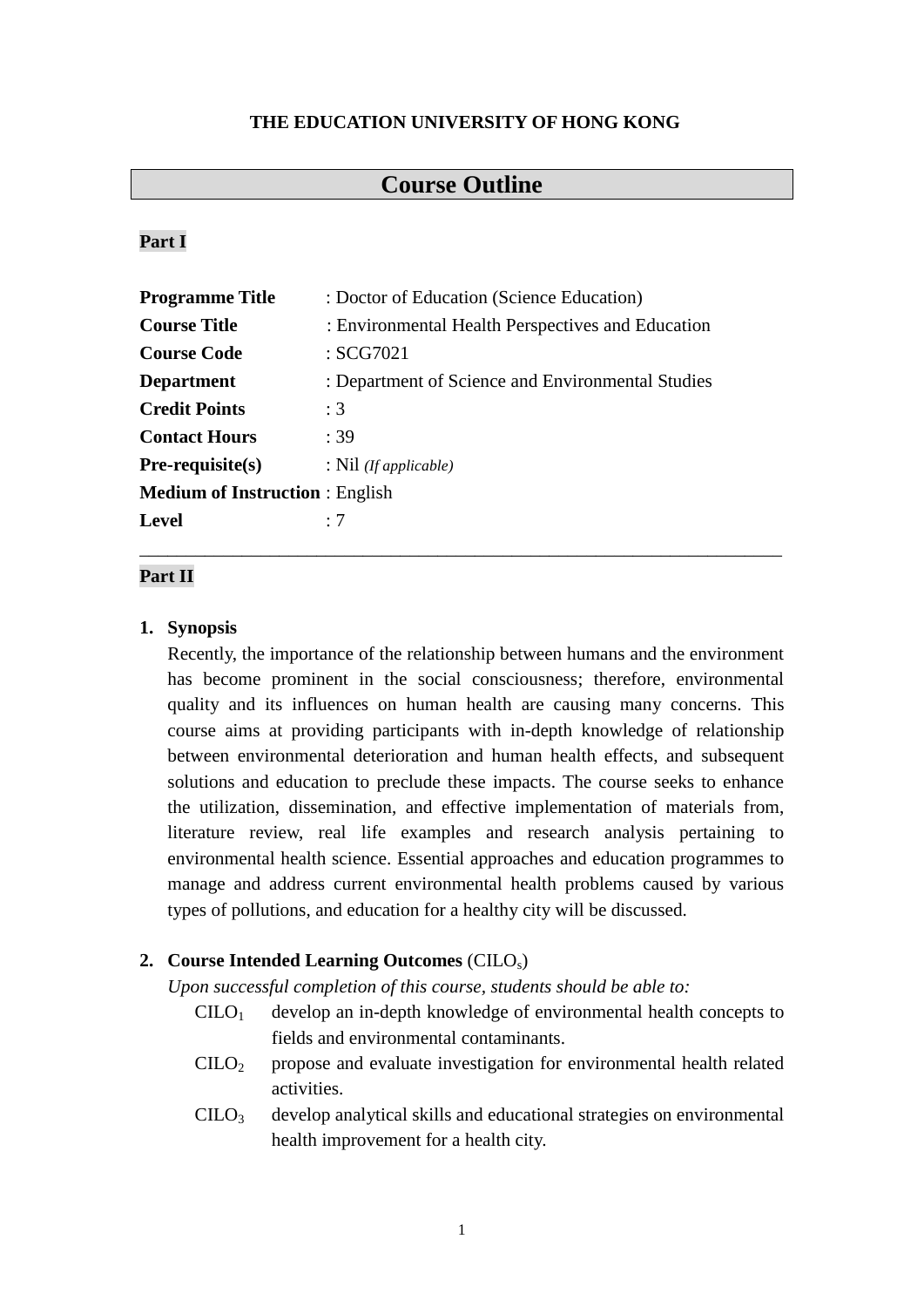| <b>Course Content</b>                                   | <b>CILOs</b>                    | <b>Suggested</b>   |
|---------------------------------------------------------|---------------------------------|--------------------|
|                                                         |                                 | Teaching &         |
|                                                         |                                 | Learning           |
|                                                         |                                 | <b>Activities</b>  |
| Theoretical perspectives on environmental health        | C <sub>L</sub> O <sub>L,2</sub> | Lecture, case      |
| Causes/factors<br>leading<br>environmental<br>to        |                                 | study, group       |
| changes/deterioration,<br>and<br>how<br>these           |                                 | discussion,        |
| causes/factors can be related to human nature           |                                 | literature review  |
| Metabolic disorders and diseases in human;              |                                 | and field visit    |
| demographic changes                                     |                                 |                    |
| Development of technology and science<br><sub>or</sub>  |                                 |                    |
| technoscience, which have brought forth profound        |                                 |                    |
| societal development and cultural changes.              |                                 |                    |
| Hazardous and toxic chemicals in the environment        |                                 |                    |
| and their impact on human health                        |                                 |                    |
| Treatment methods of environmental pollutants           |                                 |                    |
| Solution and prevention of health effects               |                                 |                    |
| Application of educational strategies for environmental | $C LO3$                         | Lecture, tutorial, |
| health promotion                                        |                                 | case study,        |
| Overview of planning for environmental health           |                                 | group discussion   |
| instruction                                             |                                 | and presentation   |
| Lab/field-based inquiry in the<br>teaching<br>of        |                                 |                    |
| environmental health issues                             |                                 |                    |
| Roles, opportunities and challenges of education        |                                 |                    |
| and learning in the environmental health and safety     |                                 |                    |
| Strategies or programs to educate the public to         |                                 |                    |
| participate and achieve a healthy city                  |                                 |                    |
| Critical evaluation of the existing strategies and      |                                 |                    |
| programmes                                              |                                 |                    |

# **3. Content, CILOs and Teaching & Learning Activities**

## **4. Assessment**

| <b>Assessment Tasks</b>                                                                                                            | Weighting $(\% )$ | <b>CILO</b>                       |
|------------------------------------------------------------------------------------------------------------------------------------|-------------------|-----------------------------------|
| (a) An essay on a critical review of the literature in<br>environmental health perspectives and case<br>studies of a healthy city. | 60                | C <sub>L</sub> O <sub>1,2,3</sub> |
| (b) Design an educational program and presentation<br>on how to educate public in the community to<br>achieve a healthy city.      | 40                | C <sub>L</sub> O <sub>L,2,3</sub> |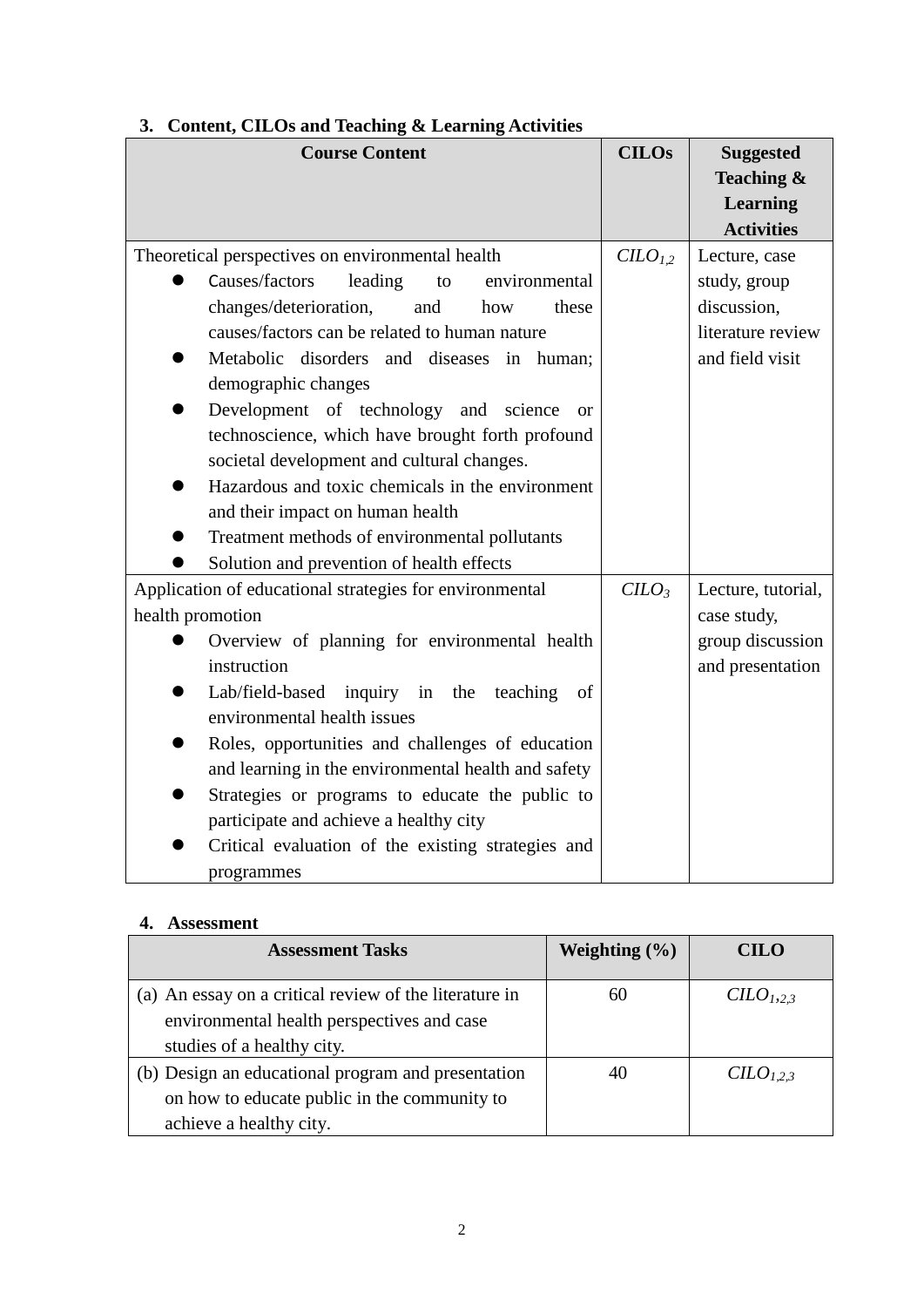#### **5. Required Text(s)**

Nil

#### **6. Recommended Readings**

- Barrow, C. J. (2006). *Environmental Management for Sustainable Development*  $(2<sup>nd</sup>$  ed.). London: Routledge.
- Braus J. A. and Wood D. (1993). [Environmental Education in the Schools:](http://www.peacecorps.gov/library/pdf/M0044_enveduc.pdf)  [Creating a Program that Works!.](http://www.peacecorps.gov/library/pdf/M0044_enveduc.pdf) Washington, DC: Peace Corps, 1993. Online at http://www.peacecorps.gov/library/pdf/M0044\_enveduc.pdf.Daniel
- Friis, R. H. (2012). *Essentials of Environmental Health* (2<sup>nd</sup> ed.). Sudbury, MA: Jones & Bartlett Learning
- Kappa Phi Delta, 2002. Environmental Education: A Resource Handbook. (Bloomington, IN : Educational Foundation, 2002. ISBN: 0873678346)
- Michael McKinney, Robert Schoch, Logan Yonavjak (2013) Environmental science : systems and solutions  $(5<sup>th</sup>$  ed.) Burlington, Mass.: Jones and Barlett Publishers.
- Miller, G. T., and Spoolman, S. E. (2009). *Sustaining the Earth: An integrated approach* (9th ed.). Belmont, Calif.: Brooks/Cole.
- Moore, G. S. (2007). *Living with the earth: Concepts in environmental health science* (3rd ed.). New York: CRC Press
- Nadakavukaren, A. (2011). *Our global environment: A health perspective* (7<sup>th</sup> ed.) Prospect Heights: Waveland Press, Inc.
- Nazaroff, W.W. and Alvarez-Cohen, L. (2001). *Environmental Engineering Science.* John Wiley & Sons, Inc.
- Organisation for Economic Co-operation and Development (2013) *Biotechnology for the Environment in the Future: Science, Technology and Policy*. Paris : OECD Publishing
- Philp, R. B. (2012). *Ecosystems and Human Health: Toxicology and Environmental Hazards* (3rd ed.). New York: CRC Press
- Wright, R. T., and Boorse, D. F. (2011). *Environmental Science: Towards a Sustainable Future* (11<sup>th</sup> ed.). Upper Saddle River, N.J.: Pearson.

#### **7. Related Web Resources**

Agriculture, Fisheries and Conservation Department: [http://www.afcd.gov.hk](http://www.afcd.gov.hk/) Environmental Protection Department:<http://www.epd.gov.hk/> United States Environmental Protection Agency: [http://www.epa.gov](http://www.epa.gov/) United Nations Environment Programme: [www.unep.org](http://www.unep.org/)

### **8. Related Journals**

Chemosphere Environment, Development and Sustainability